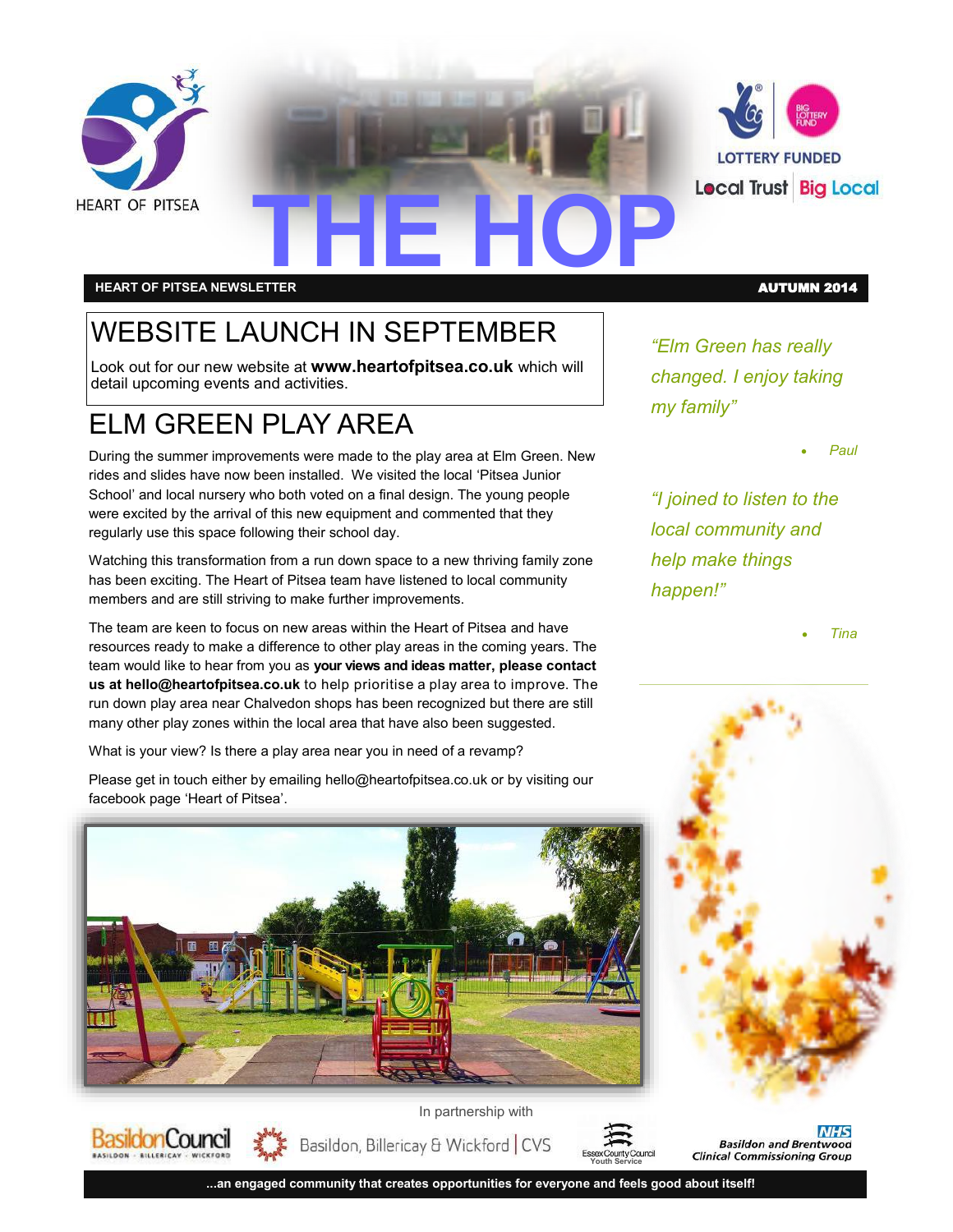



#### **For more information Please contact**

**Project Manager: Lisa Smith**

**Email: [the\\_laboratory@hotmail.co.uk](mailto:the_laboratory@hotmail.co.uk)**

**Mobile: 07970332097**

**Address: The Laboratory Wat TYler Country Park Pitsea Hall Lane Pitsea, Basildon Essex SS16 4UH**

# World War 1 Centenary Commemoration

### Basildon | Heiligenhaus | Meaux

#### **FORGET NEVER, OUBLIER JAMAIS, VERGESSEN NIEMALS**

We want you to help the Basildon Borough Heritage Group commemorate the centenary of World War 1. In a project initiated by local MP Stephen Metcalfe, we are linking with Basildon's twinning towns of Heilienghaus in Germany and Meaux in France to establish a mobile exhibition of what life was like in the three towns during The Great War, launching at Wat Tyler Country Park - September 2014.

We hope to engage as many local schools, clubs and societies in making a contribution to the exhibition as possible, making the exhibition a true community commemoration. We have drawn up a list of what we would like to see on display at the exhibition. It is not an exhaustive list and we will always be open to any other suggestions that people may make.

**The Town** – The geography of the town, number of inhabitants, local industries, local schools, colleges, etc..

*Education -* School curriculum, pupils – class sizes, school leaving age, qualifications, teachers

*Work Place -* Employers and working conditions, incomes, benefits, trade unions, products and services

*The Armed Forces -* Exploring regiments, memorials and cemeteries, lives of casualties, call up and volunteering, lads brigades, uniforms, peer pressure, deserters and punishment

*Home Front -* Women and children at work, children's games and toys, rationing, newspapers and information films, helping the cause, posters and propaganda, suffragettes, the government and elections

*Sport and Recreation -* The Football league, cricket, boy scouts, theatre, concerts, film

**Other aspects** – Communication, conscientious objectors, monarchies, empires and allies

#### **You can help by:**

\*Bringing any artefacts, posters, literature etc. you may have from WW1 to The Basildon Borough Heritage Group based at Wat Tyler Country Park for documentation and with your permission, exhibition.

\*Write poetry, short stories, biographies about The Great War and those that were caught up in it.

\*Artwork (including drawings, collages, paintings, sculpture etc) you have created to commemorate The Great War.

Dates for your Diaries

- 13th/14th September 2014 Barleylands Country Show Display of Basildon at War.
- 27<sup>th</sup> September launch of Forget Never, Oublier Jamias, Vergessen Niemals exhibition at The Green Centre, Wat Tyler Country Park

6th December - Christmas Concert at St Martin's Church

### **Contact Us**

Get in touch for more information. We are keen for community members to contribute to our newsletters in the future. If you are interested please get in touch at **hello@heartofpitsea.co.uk** or call **(07872) 001671**.Visit us on the web at www.heartofpitsea.co.uk due to be launched in September.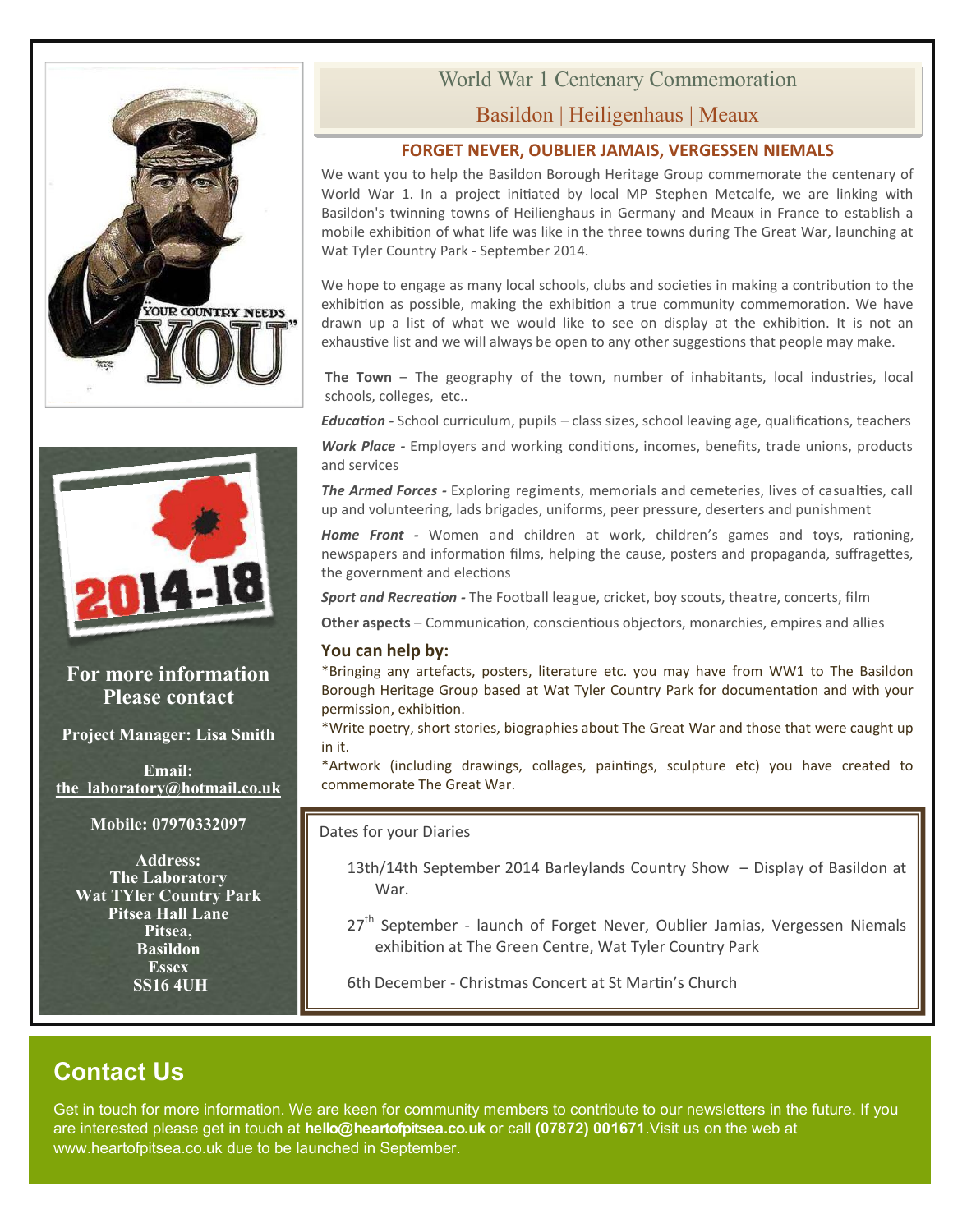# **COMMUNITY SPOTLIGHT**

#### **WE NEED YOU!**

We're always looking for nominations for community members or groups to receive the recognition they deserve.

Please send ideas for newsletter articles, local photos or you may want to mention about a group you belong too.

To help us grow and make a difference we need community members to help with a variety of projects planned for the future. This could be helping with a gardening project, hosting a quiz night or helping to update our facebook page. We have a wide variety of tasks to achieve and your support will be crucial to our success. Please get in touch on (07572) 001671



#### **Community First Funding Pitsea North and South wards Final Year Timings**

As you maybe aware this is the final year of the Community First programme.

The Pitsea South East/North West Community First grant programme is available to all constituted voluntary and community groups based or delivering services in the Pitsea wards, Basildon and will fund up to £2,500 towards project costs.

Applications forms and guidelines on grant criteria, grant guidance, and more information about Community First is available on www.bbwcvs.org.uk. Applications should be returned to [admin@bbwcvs.org.uk](mailto:admin@bbwcvs.org.uk) or by post to Basildon, Billericay and Wickford Council for Voluntary Service, the George Hurd Centre, Basildon, Essex, SS14 2FL.

For further information and advice on the grants available please contact

Pam McCar thy: [pam@bbwcvs.org.uk](mailto:pam@bbwcvs.org.uk) or tel: 01268 294125.

### **A typical problem faced by some**

### **of our residents:**



'I've received a letter from a bailiff firm saying that they are going to come and collect a debt. I've seen stories in the news about how bailiffs have been treating people badly, and I'm worried that they will come to my house before I can sort out a repayment plan. Is there anything I can do to protect myself?

#### **Our advice:**

Basildon Borough Citizens Advice Bureau has helped many residents deal with bailiffs. We do still see evidence of bailiffs breaking the rules, so it's important that you know your rights if a bailiff turns up on your doorstep. At the beginning of April this year, the government introduced new regulations to give people better protection.

The new rules mean they have to write to you to tell you that they have been told to collect the debt so that you have the chance to arrange payment. Bailiffs are no longer allowed to enter your home between 9pm and 6am, when there are only children under 16 or vulnerable people present, or through an open window.

Vulnerable debtors are also given more protection, as they must now be given an opportunity to get advice and assistance from an organisation like Citizens Advice.

Bailiffs do have the right to charge fees, although there are now set fees that they can charge you at different stages of the process. Your debt could just get bigger if you ignore them. Basildon Borough Citizens Advice Bureau can help you to check what the bailiff is allowed to take and how much they can charge you in fees.

If a bailiff is behaving badly, you can complain to the bailiff firm or the company you owe the original debt to. You might also be able to complain to an Ombudsman.

If you are in a situation where you are dealing with bailiffs or struggling with other debts then you should seek free, confidential, impartial and non judgemental help from your local Citizens Advice Bureau in either Basildon, Billericay or Wickford**.** We will work with you to find the best solution to help put your household finances back on track.

You can find our opening times at **www.adviceguide.org.uk** or call for help and advice on 0844 477 0808 or 0300 456 2595 (from a mobile)

Citizens Advice can then help explain what your rights are, what a bailiff is and isn't allowed to do, as well as guiding you through the process of making a complaint, should you need to.





Parenting is not an easy job, and no two children are the same. There is no precise, perfect parenting recipe, and parents are occasionally faced with various challenges in raising their children.

Members of our team are available to consult with parents and guardians, we are a phone call away. You can contact us and arrange for a one to one meeting with our experienced staff, or book to attend a parent group, where you can meet and share with other parents.

Please send an email to any of the below addresses

naomi@essexcommunitydevelopment.org

bianca@essexcommunitydevelopment.org

or call **07432115879 / 07575302124**